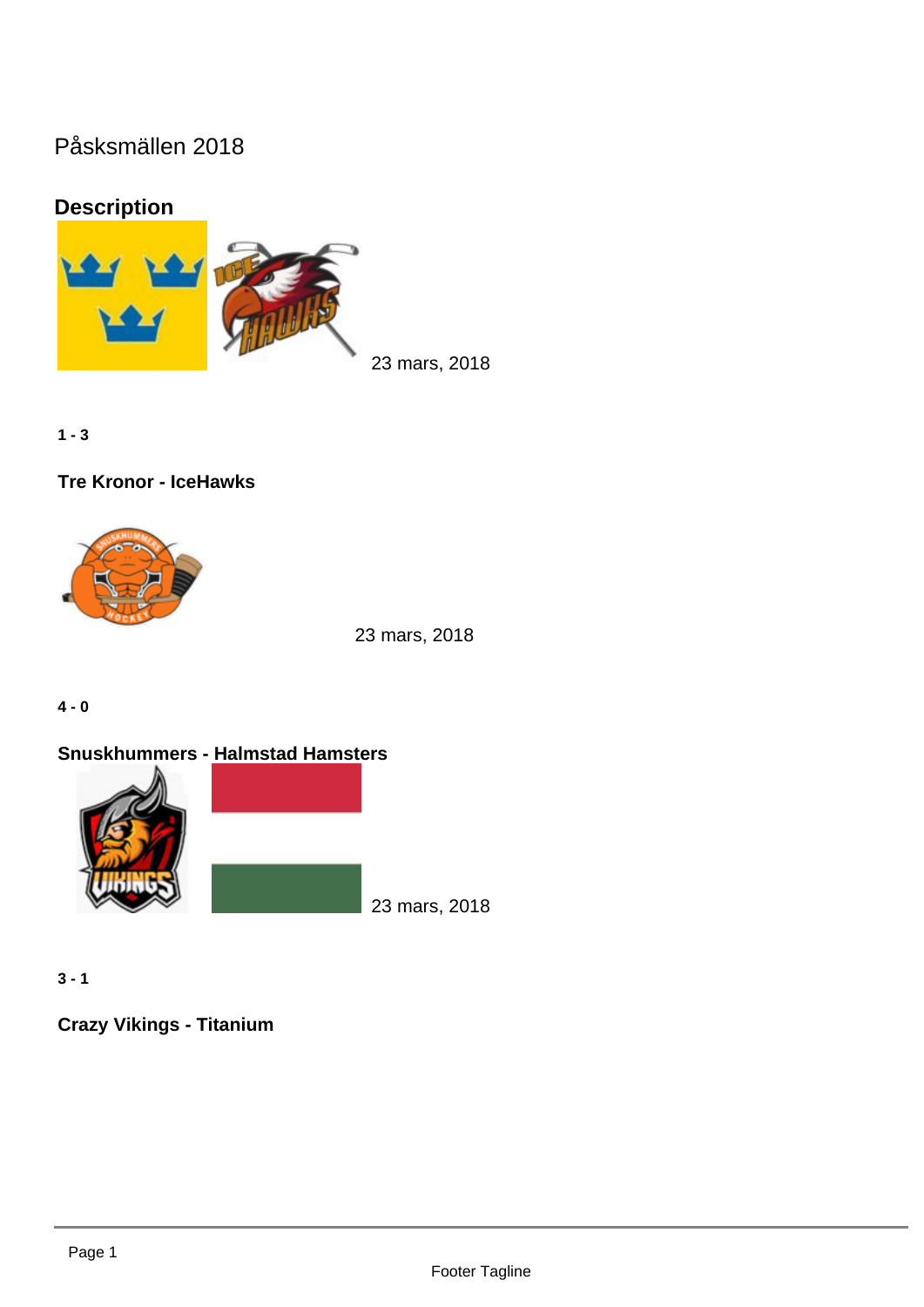4 - 0

Crazy Vikings - Halmstad Hamsters

23 mars, 2018

 $1 - 1$ 

Titanium - TreKronor

23 mars, 2018

Footer Tagline

2 - 3

IceHawks - Snuskhummers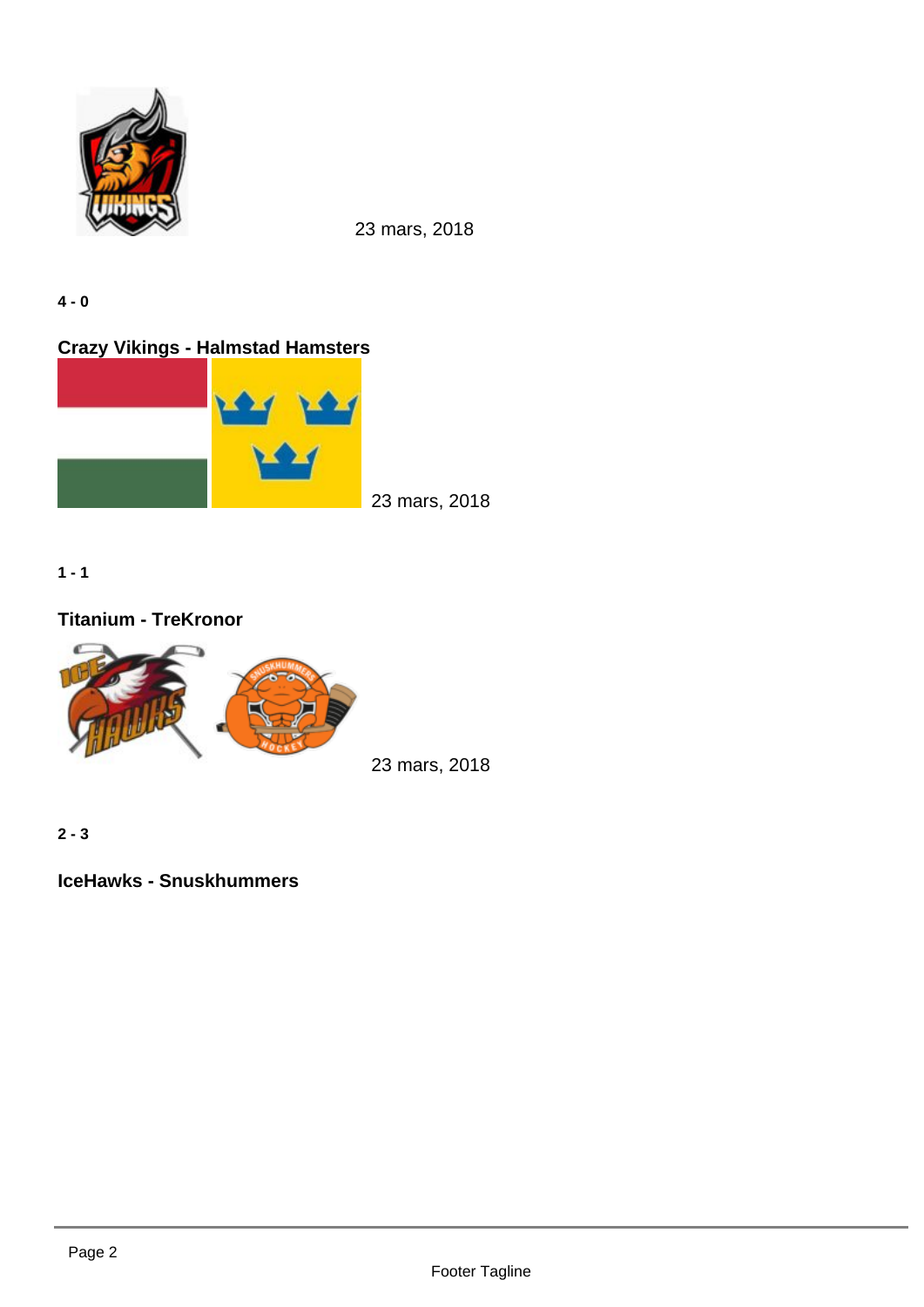$0 - 4$ 

Titanium - Icehawks

24 mars, 2018

3 - 2

Golden Knights - Mighty Moose

24 mars, 2018

 $1 - 2$ 

Habo Chiefs - Piraterna

24 mars, 2018

4 - 1

Mighty Moose - Shake'n Bake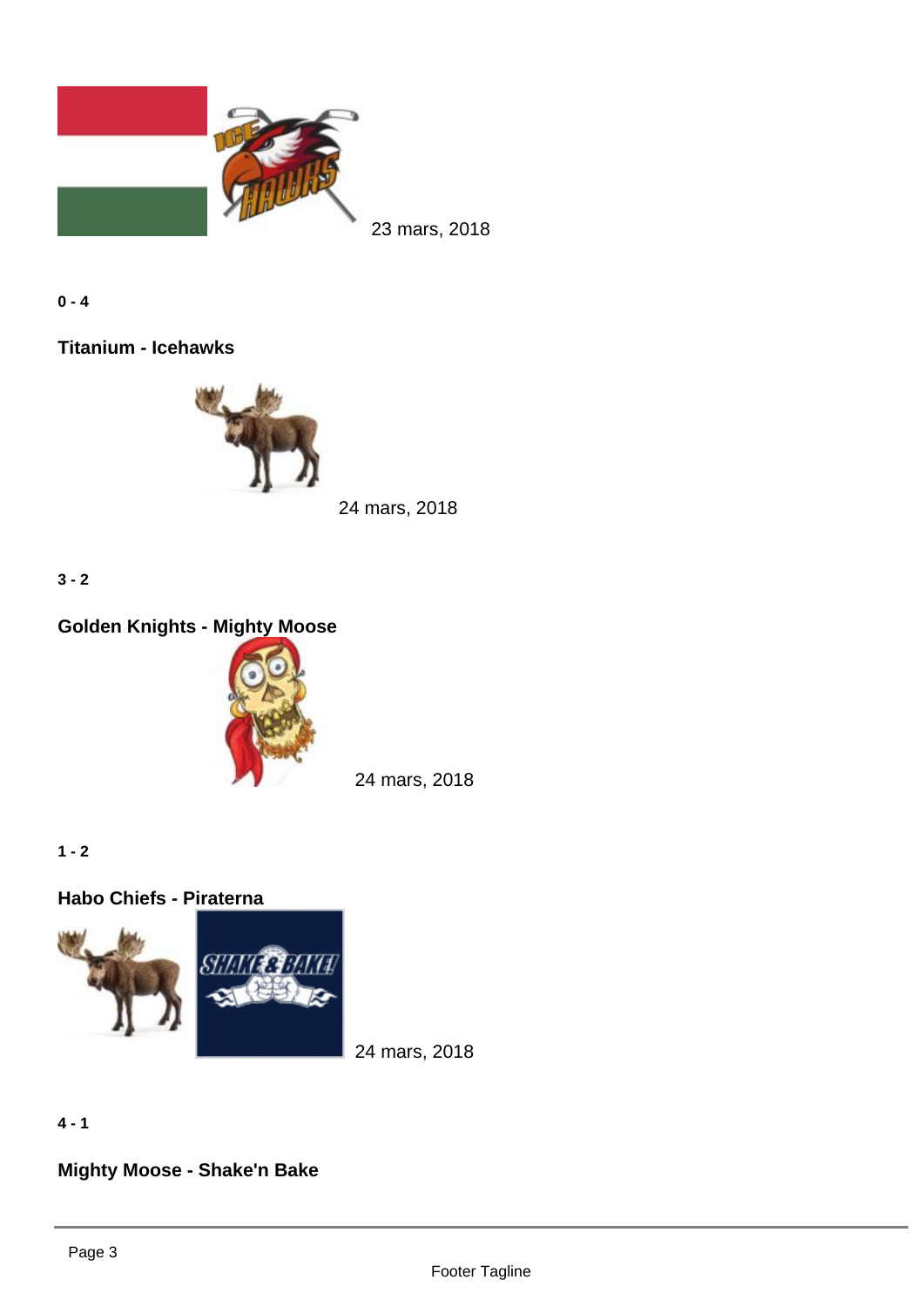$2 - 4$ 

Piraterna - Golden Knights

24 mars, 2018

3 - 2

IceHawks - Crazy Vikings

24 mars, 2018

3 - 0

Halmstad Hamsters - Titanium

24 mars, 2018

 $1 - 2$ 

Shake n' Bake - Habo Chiefs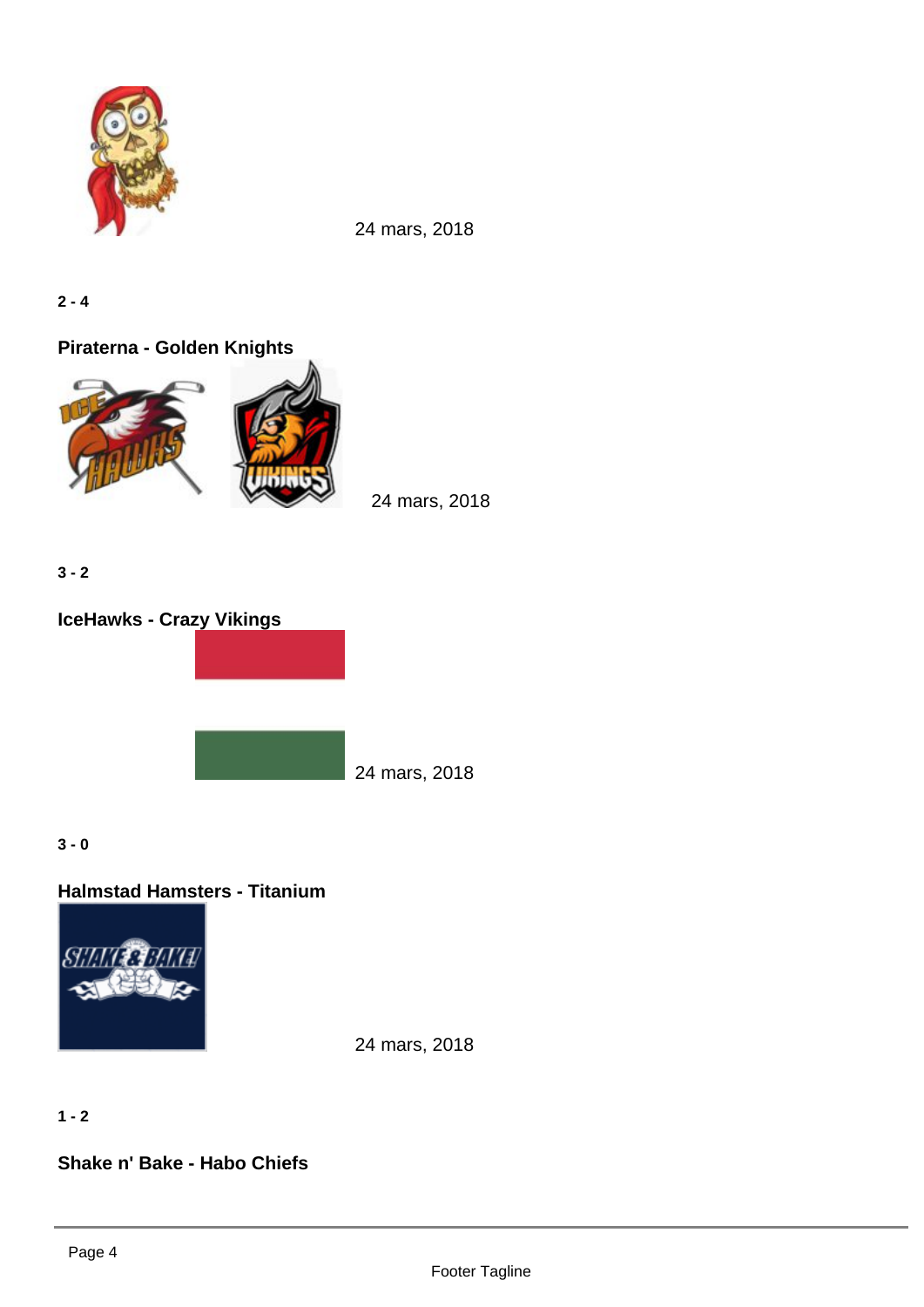0 - 3

Piraterna - Mighty Moose

24 mars, 2018

0 - 3

TreKronor - Snuskhummers

24 mars, 2018

3 - 0

Mighty Moose - Habo Chiefs

24 mars, 2018

 $4 - 1$ 

Golden Knights - Shake'n Bake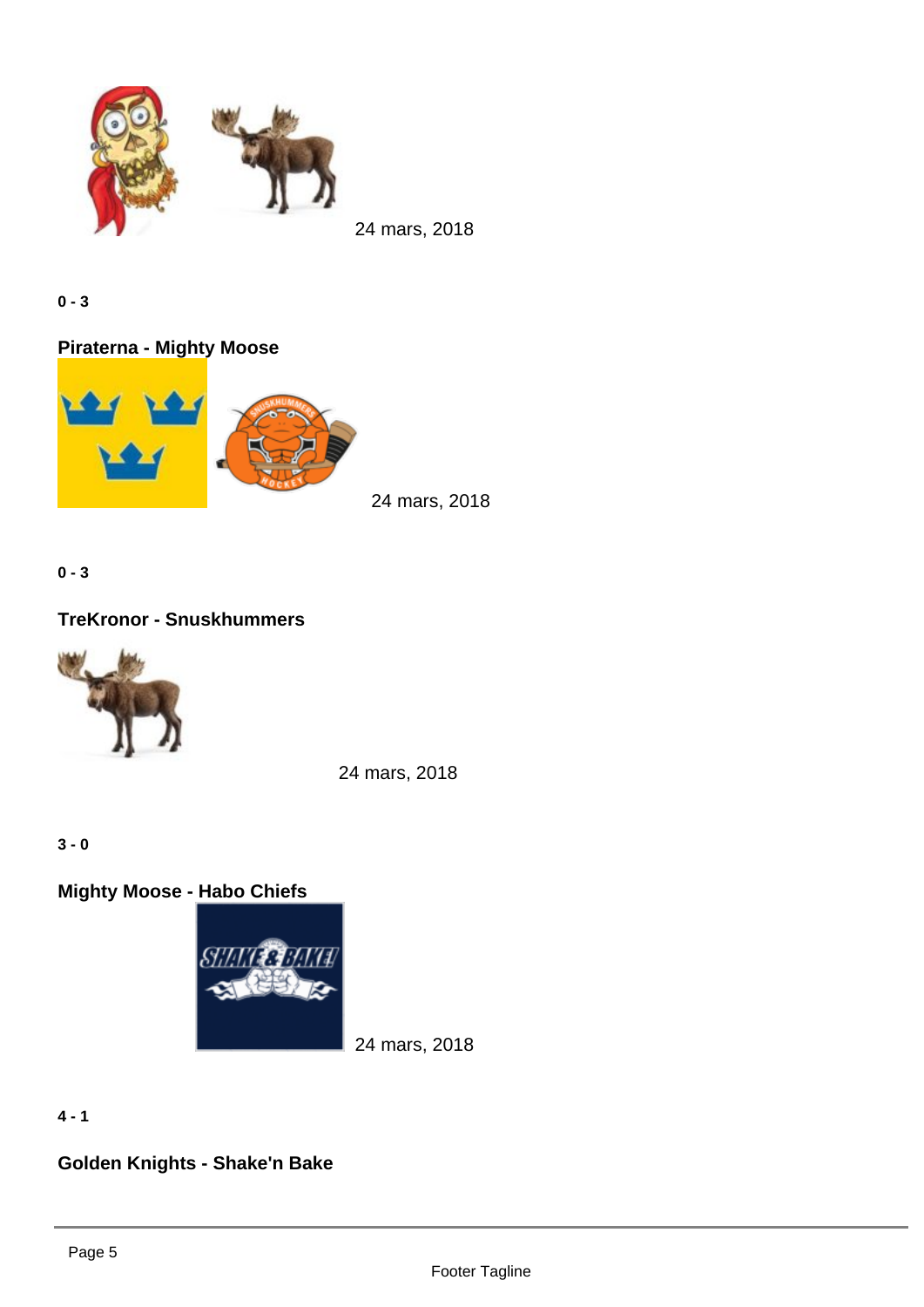$0 - 1$ 

Halmstad Hamsters - IceHawks

24 mars, 2018

4 - 0

Piraterna - Shake'n Bake

24 mars, 2018

 $1 - 5$ 

Titanium - Snuskhummers

24 mars, 2018

0 - 9

Habo Chiefs - Golden Knights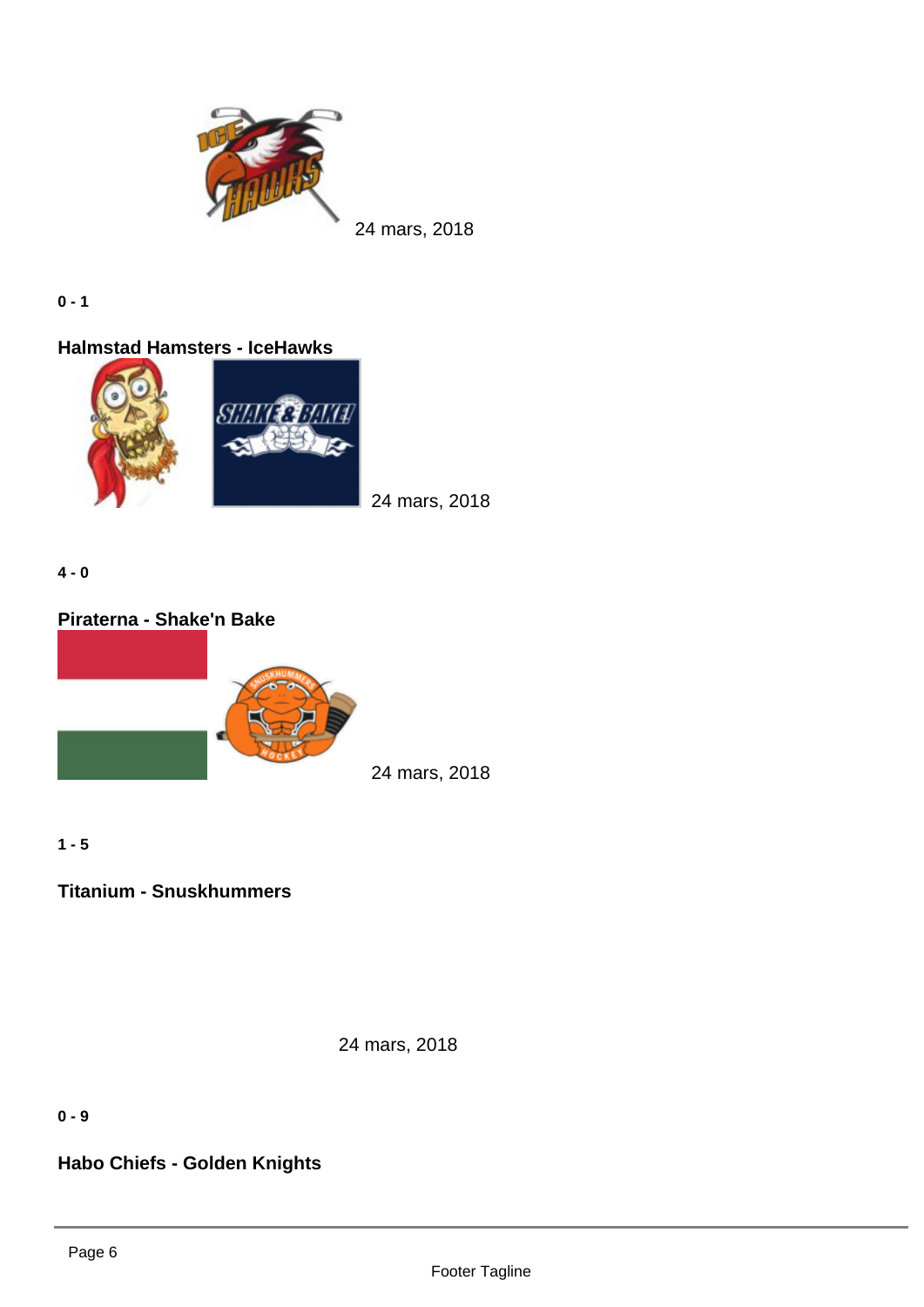3 - 1

Crazy Vikings - TreKronor

24 mars, 2018

 $0 - 2$ 

Shake'n Bake - Piraterna

24 mars, 2018

2 - 3

Golden Knights - Mighty Moose

24 mars, 2018

 $0 - 4$ 

Habo Chiefs - Snuskhummers